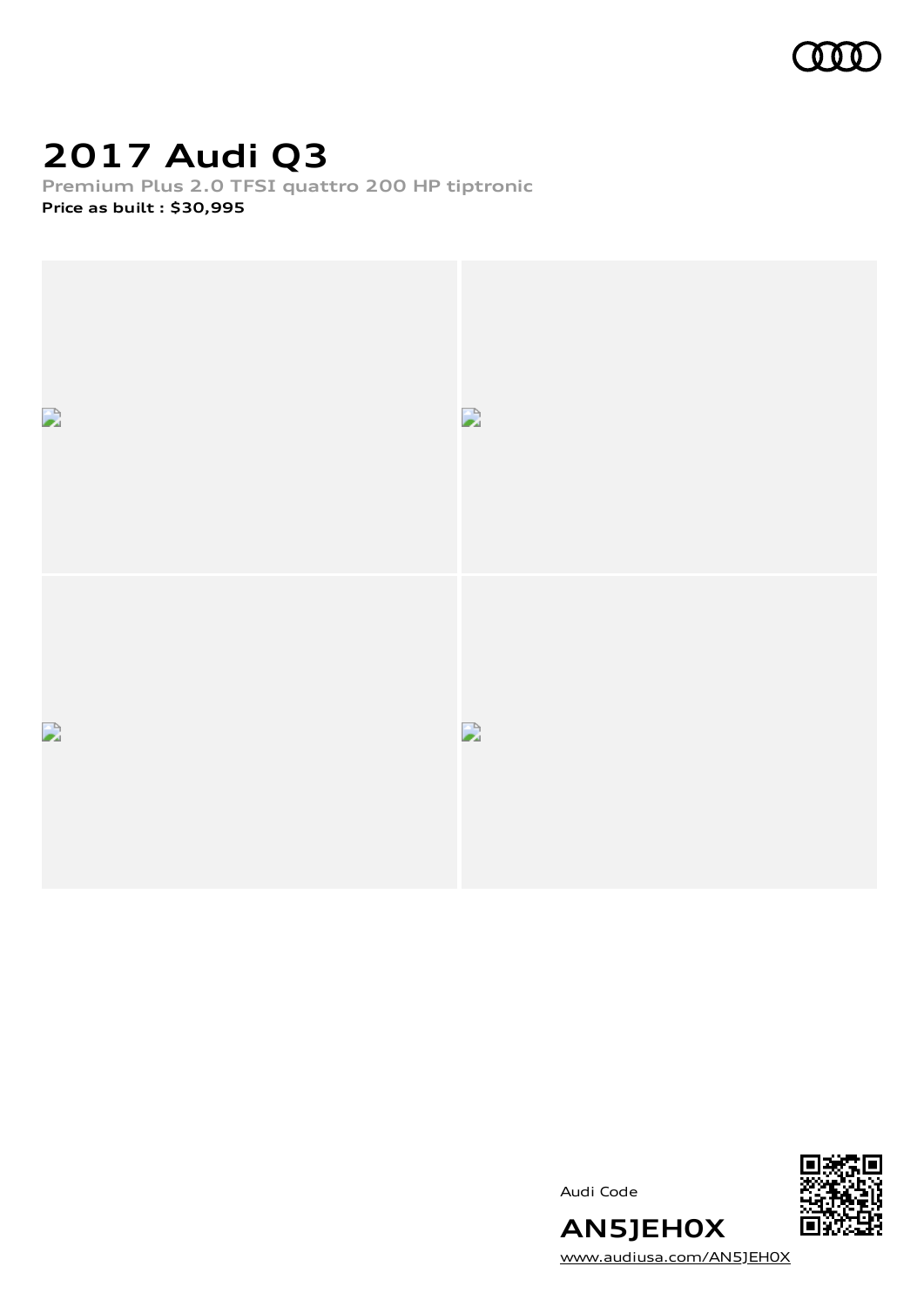### **Summary**

#### **Audi 2017 Audi Q3** Premium Plus 2.0 TFSI quattro 200 HP tiptronic

**Price as buil[t](#page-8-0)** \$30,995

#### **Exterior colour**

Utopia Blue metallic

#### $\overline{\phantom{a}}$

#### **Further Information**

|                 | No           |
|-----------------|--------------|
| Mileage         | 41,262 miles |
| Type of vehicle | Used car     |

**Warranty**

#### **Interior colour**

| Seats     | rock gray       |
|-----------|-----------------|
| Dashboard | black-rock gray |
| Carpet    | black           |
| Headliner | lunar silver    |

#### **Audi Code** AN5JEH0X

**Your configuration on www.audiusa.com** [www.audiusa.com/AN5JEH0X](https://www.audiusa.com/AN5JEH0X)

**Commission number** 86ce5c8d0a0e09b05160

#### **Technical Specifications**

| Engine type                  | Four-cylinder                                 |
|------------------------------|-----------------------------------------------|
| stroke                       | Displacement/Bore and 1,984/82.5 x 92.8 cc/mm |
| Torque                       | 207 @ 1,700 - 5,000 lb-ft@rpm                 |
| Top track speed              | 130 mph mph                                   |
| Acceleration (0 - 60<br>mph) | 8.2 sec. seconds                              |
| Recommended fuel             | Premium                                       |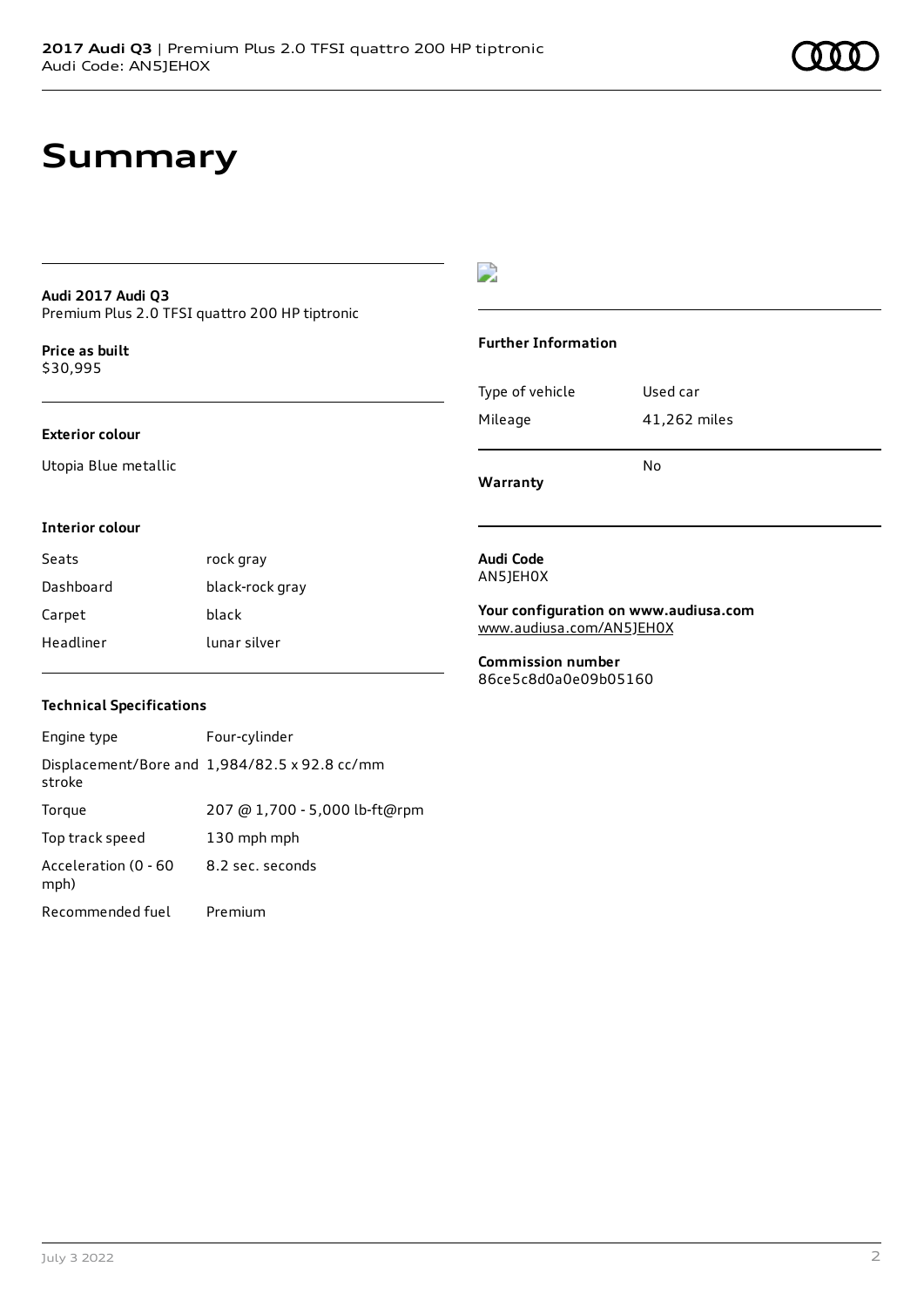

### **Standard features**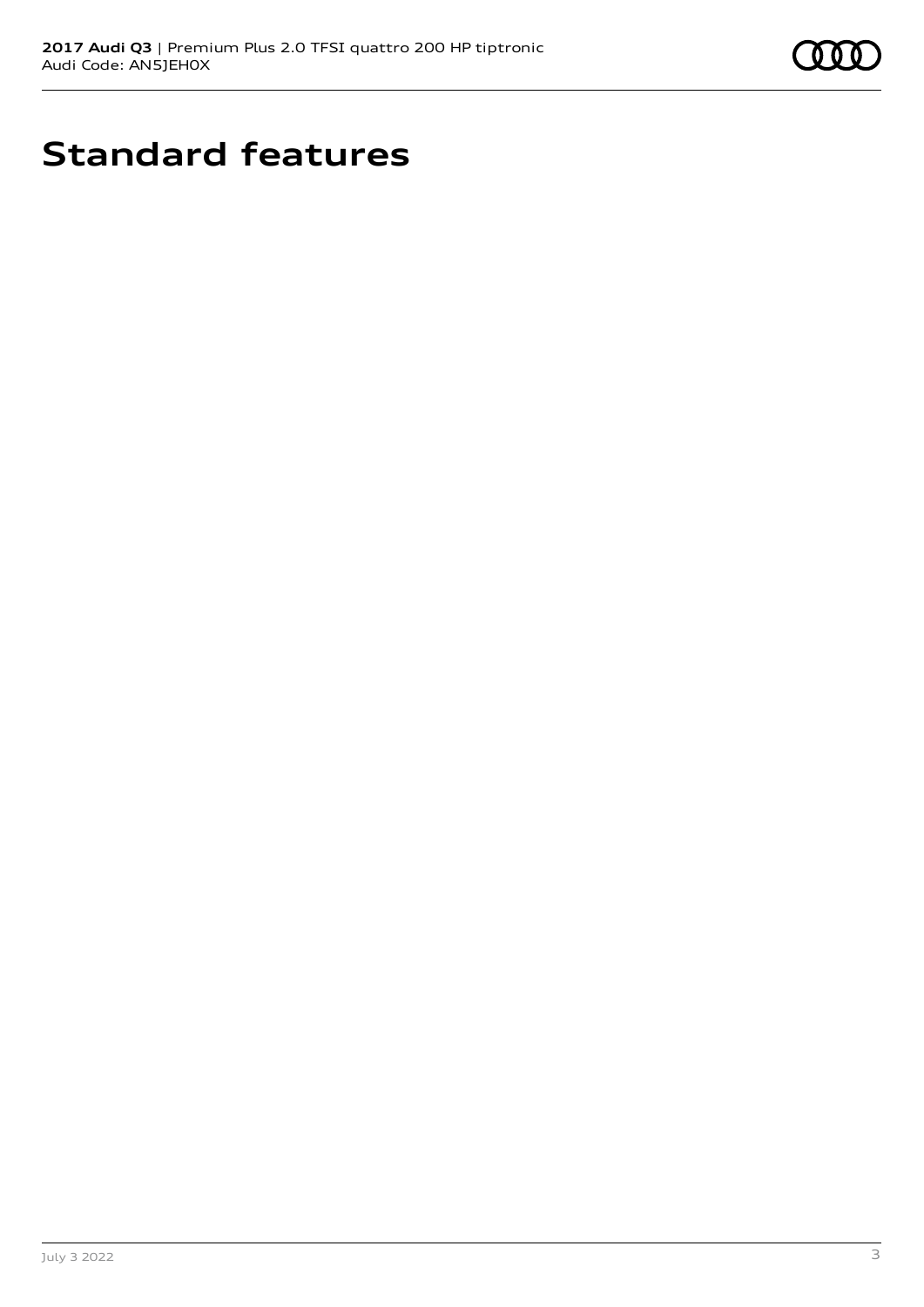### **Dealer remarks**

#### \*\*AUDI CERTIFIED PRE-OWNED LIMITED WARRANTY\*\*

Clean CARFAX. Certified. Utopia Blue Metallic 2017 Audi Q3 2.0T Premium Plus quattro quattro 6-Speed Automatic with Tiptronic 2.0L 4-Cylinder TFSI 10 Speakers, ABS brakes, AM/FM radio, Audi Advanced Key, Audi Connect w/Online Services, Audi Guard All-Weather Floor Mats w/Q3 Logo, Audi Side Assist, Auto-Dimming Interior Mirror w/Compass, Balsamic Brown Walnut Decorative Wood Inlays, Black Homelink, Color Driver Information System w/Trip Computer, Electronic Stability Control, Exterior Parking Camera Rear, Front dual zone A/C, Heated Front Seats, Illuminated entry, Low tire pressure warning, Navigation System, Power Folding Heated Exterior Mirrors, Power moonroof, Power Tailgate, Premium Plus Package, Radio: Audi Concert, Radio: MMI Navigation Plus, Remote keyless entry, Technology Package, Traction control, Wheels: 7.0" x 18" 5-Arm Turbine Design.

Recent Arrival! 20/28 City/Highway MPG Awards: \* 2017 KBB.com 10 Best Luxury Cars Under \$35,000

AUDI RICHMOND IS A MEMBER OF THE PAGE AUTO GROUP, RICHMOND'S PREMIER AUTOMOTIVE FAMILY, AND A NAME YOU CAN TRUST. BE SURE AND CHECK OUT ALL OF THE OPTIONS AND FEATURES THIS VEHICLE HAS TO OFFER. THIS IS THE VEHICLE YOU HAVE BEEN WAITING FOR..BUT IT WON'T BE HERE FOR LONG!! CALL US NOW TO SCHEDULE A TEST DRIVE!! New Price! Clean CARFAX.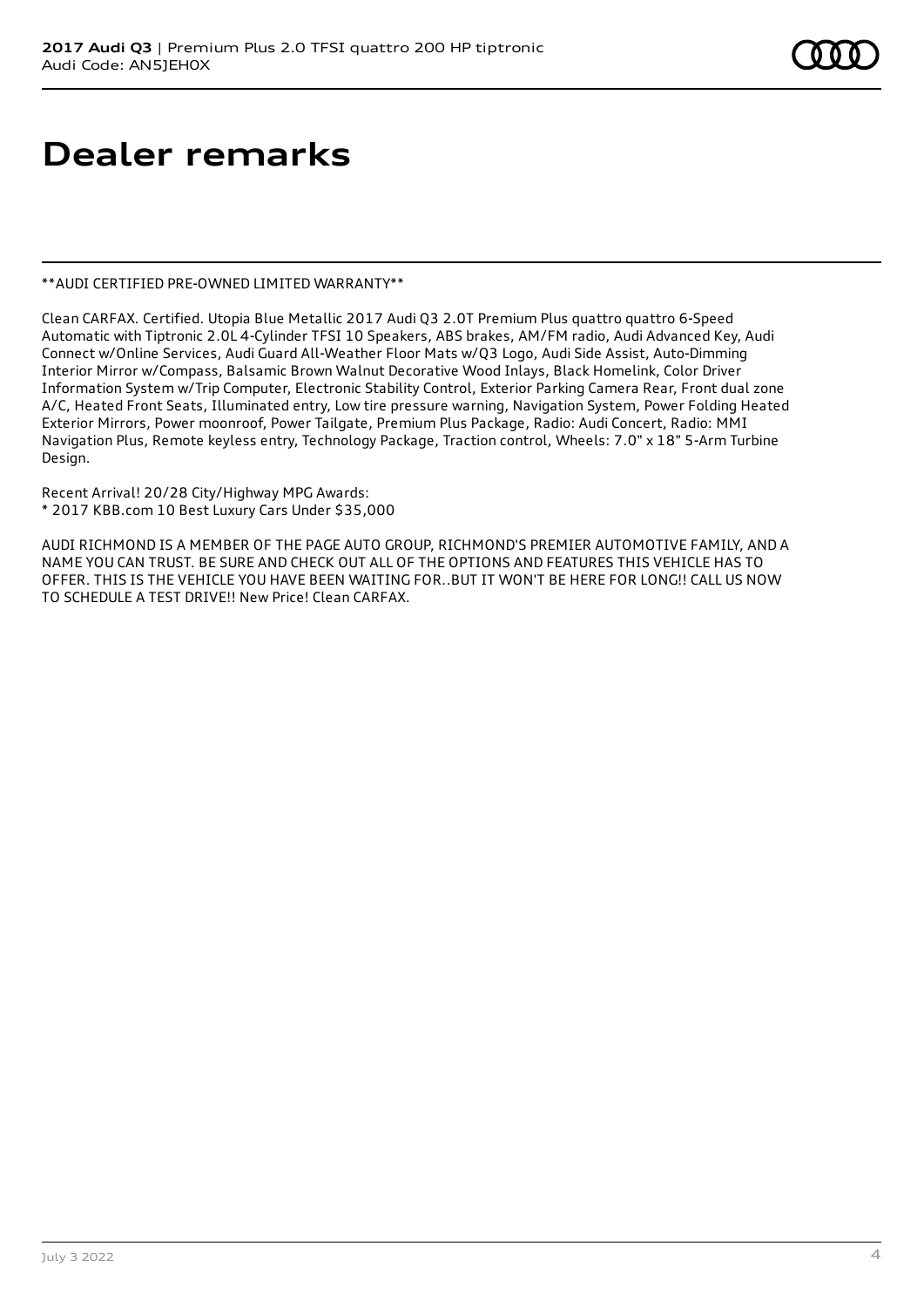# **Technical Specifications**

#### Induction/fuel injection Turbocharged/TFSI®

8.2 sec. seconds

| Cylinder head     | Aluminum-alloy                                |
|-------------------|-----------------------------------------------|
| Max. output ps/hp | 200 @ 5,100 - 6,000 @ rpm                     |
| stroke            | Displacement/Bore and 1,984/82.5 x 92.8 cc/mm |
| Top track speed   | 130 mph mph                                   |
| Torque            | 207 @ 1,700 - 5,000 lb-ft@rpm                 |
| Valvetrain        | 16-valve DOHC                                 |

### **Electrical system**

**Engineering | Performance**

Acceleration (0 - 60

mph)

Engine type Four-cylinder

Engine block Cast-iron

| Alternator | 14 Volt - 140A      |
|------------|---------------------|
| Battery    | 12 Volt - 280A/68Ah |

#### **Transmission | Drivetrain**

| Drivetrain type      | Tiptronic automatic transmission<br>with quattro <sup>®</sup> all-wheel drive                            |
|----------------------|----------------------------------------------------------------------------------------------------------|
| Gear ratios: 6th     | 0.688:1                                                                                                  |
| Gear ratios: 4th     | 1.164: 1                                                                                                 |
| Transmission         | Six-speed Tiptronic <sup>®</sup> automatic<br>transmission with quattro <sup>®</sup> all-<br>wheel drive |
| Gear ratios: 5th     | 0.860:1                                                                                                  |
| Gear ratios: 2nd     | 2.303:1                                                                                                  |
| Gear ratios: 3rd     | 1.556:1                                                                                                  |
| Gear ratios: Reverse | 3.422:1                                                                                                  |
| Gear ratios: 1st     | 3.949:1                                                                                                  |

#### **Steering**

| Steering type                              | Electromechanical power steering<br>system |
|--------------------------------------------|--------------------------------------------|
| Turning diameter, curb- 38.7 ft<br>to-curb |                                            |
| Steering ratio                             | 16.4:1                                     |

#### **Suspension**

| Magnetic Ride | N/A                               |
|---------------|-----------------------------------|
| Front axle    | MacPherson strut front suspension |
| Rear axle     | Four-link rear suspension         |

### **(1/2)**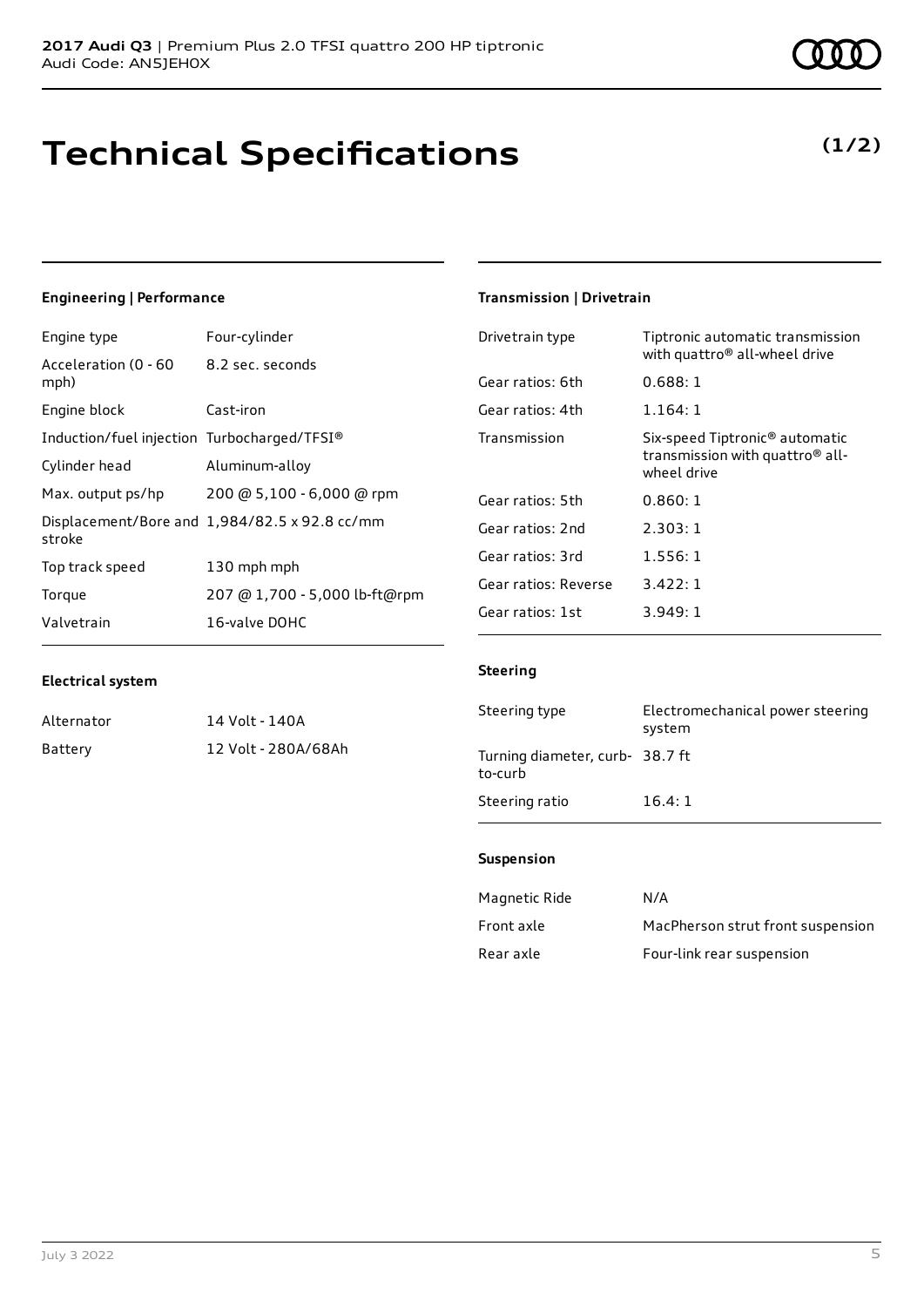### **Technical Specifications**

**2017 Audi Q3** | Premium Plus 2.0 TFSI quattro 200 HP tiptronic

#### July 3 2022 6

#### **Brakes**

| Front brakes         | 12.3 (ventilated disc) in                                         |
|----------------------|-------------------------------------------------------------------|
| Rear brakes          | 11.1 (solid disc) in                                              |
| Parking brake        | Electromechanical                                                 |
|                      |                                                                   |
| <b>Body</b>          |                                                                   |
| Material             | Fully galvanized steel unibody with<br>aluminum hood and tailgate |
| Corrosion protection | Multistep anti-corrosion protection                               |

#### **Warranty | Maintenance**

| Warranty    | 4-year/50,000-mile Audi New<br>Vehicle Limited Warranty                                   |
|-------------|-------------------------------------------------------------------------------------------|
| Maintenance | 12-month/10,000-mile (whichever<br>occurs first) NO CHARGE first<br>scheduled maintenance |

#### **Exterior Measurements**

| Height                           | $62.6$ in |
|----------------------------------|-----------|
| Overall width without<br>mirrors | 72.1 in   |
| Length                           | 172.8 in  |
| Wheelbase                        | 102.5 in  |
| Drag coefficient                 | 0.32 Cw   |
| Overall width with<br>mirrors    | 79.5 in   |
| Track rear                       | 61.2 in   |
| <b>Track front</b>               | $61.1$ in |
| Curb weight                      | 3,682 lb  |

#### **Interior measurements**

| Seating capacity                          | 5                      |
|-------------------------------------------|------------------------|
| Shoulder room, rear                       | 53.6 in                |
| Head room with front<br>sunroof           | 37.0 in                |
| Leg room, rear                            | 31.1 in                |
| Head room with rear<br>sunroof            | 37.4 in                |
| Leg room, front                           | 40.0 in                |
| Cargo volume, rear<br>seatbacks up/folded | 16.7/48.2 cu ft, cu ft |

### **(2/2)**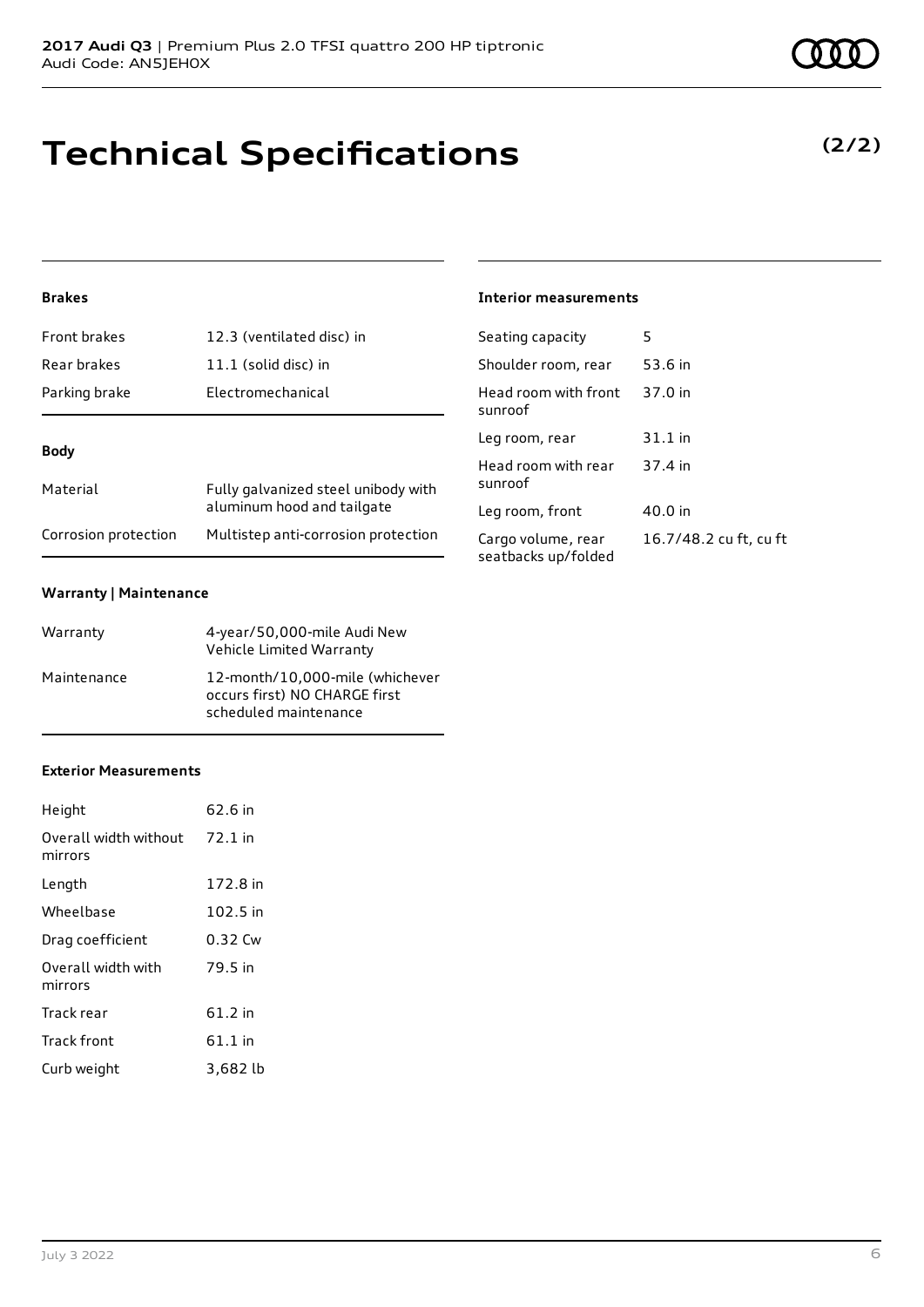### **Consumption- and emission**

#### **Consumption by NEDC**

| urban       | 20 mpg   |
|-------------|----------|
| extra-urban | 28 mpg   |
| combined    | $23$ mpg |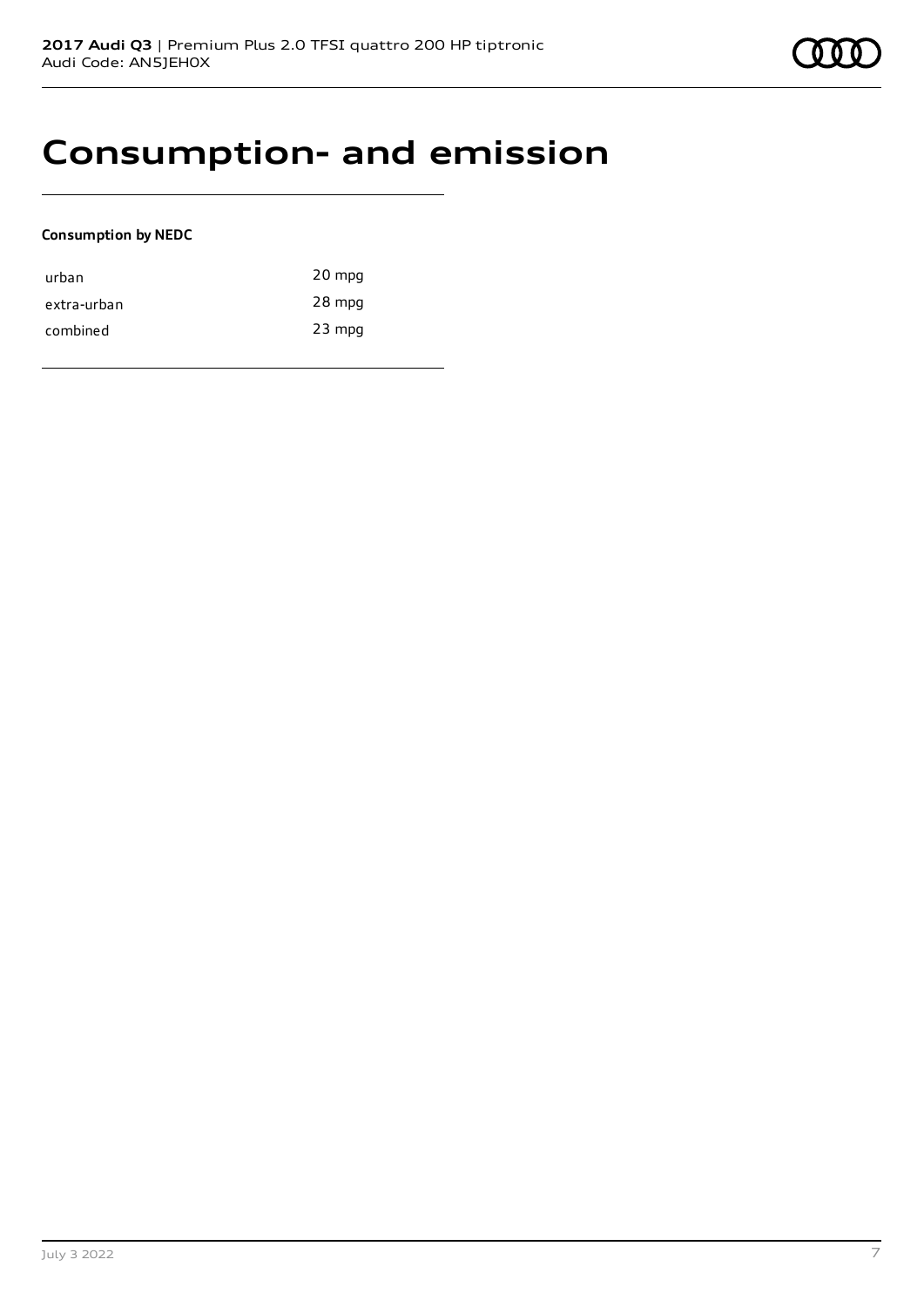# **Contact**

Dealer **Audi Richmond**

12592 Broad Street Rd 23233 Richmond VA

Phone: +18042738700 FAX: 8042704023

www: [https://www.audirichmondva.com](https://www.audirichmondva.com/)